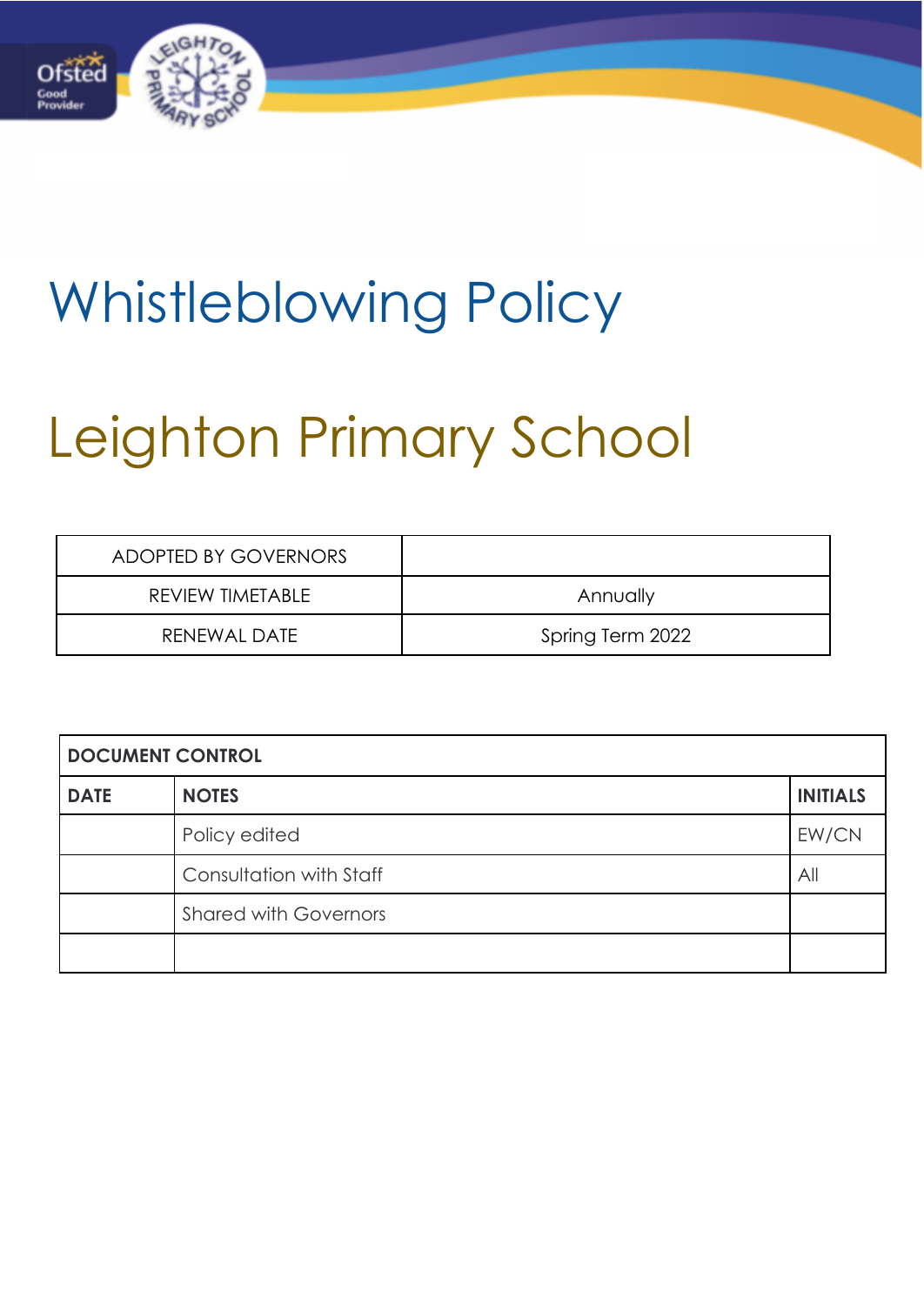### **Contents**

- 1. Statement of Purpose
- 2. Introduction
- 3. Who does this policy apply to?
- 4. What kind of concerns would I disclose under this policy?
- 5. Our assurances to you
- 6. How do I raise a concern and make a disclosure?
- 7. How will the school respond?
- 8. Making an external disclosure and sources of confidential support
- 9. Governance and reporting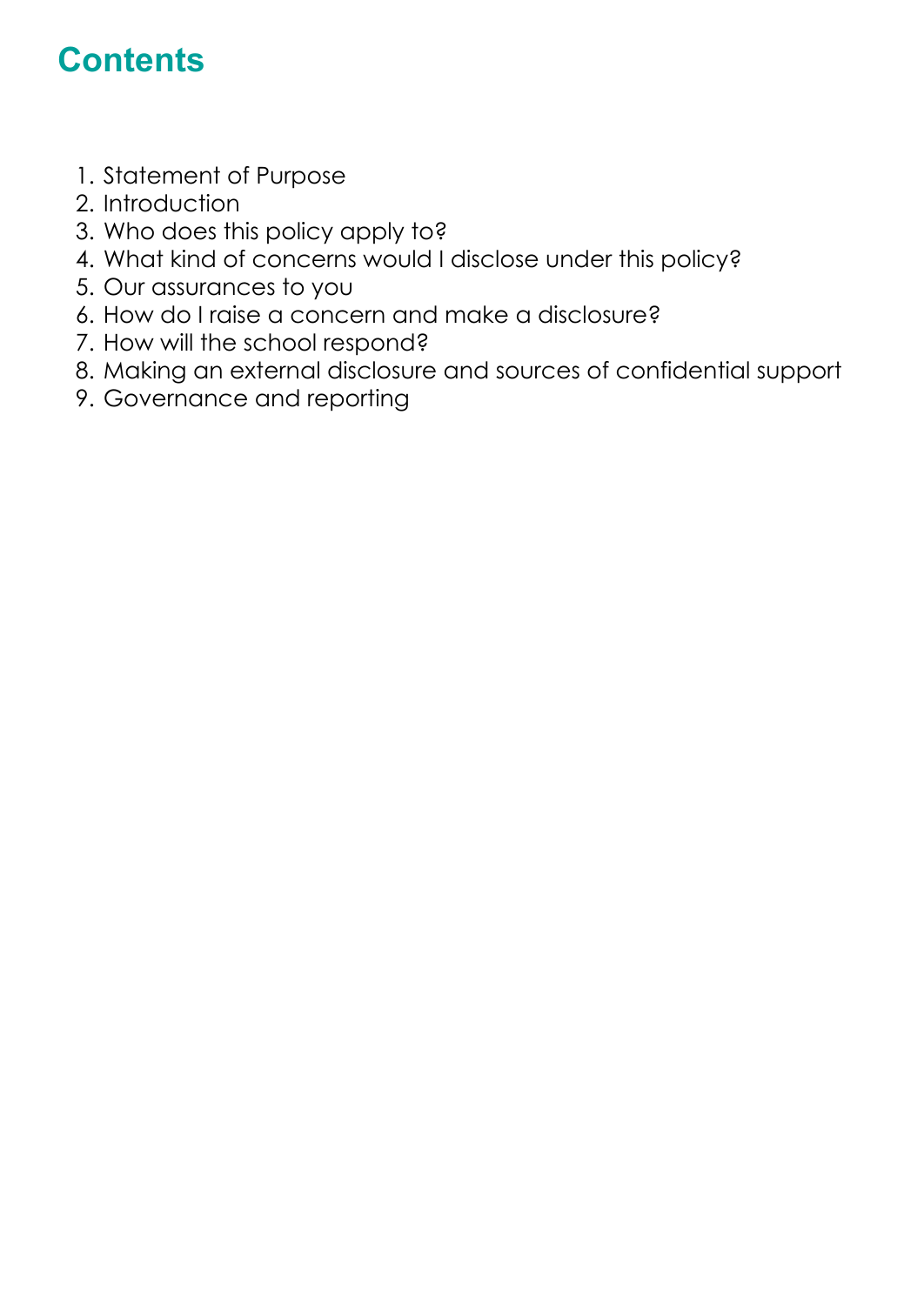#### **1. Statement of purpose**

The purpose of the policy is to provide a clear framework to report practice concerns about risk, malpractice and wrongdoing in good faith without fear of reprisal or victimisation.

This policy aims to:

• Encourage employees to feel confident to make a disclosure of concerns about issues that fall under this policy;

• Provide avenues for employees to raise those concerns;

• Reassure employees that they will be protected from being penalised, victimised or suffering detriment.

#### **2. Introduction**

- 2.1 Below are the key points of the Policy:
	- The school is committed to the highest standards of openness and expect employees to come forward and voice appropriate concerns;
	- This policy covers major concerns that fall outside the scope of other procedures;
	- Please also refer to the GSWP which makes reference to other important policies that need to be read in conjunction with this policy
	- All concerns will be treated in confidence and your identity will not be revealed without your prior agreement and you will not be penalised for making a disclosure
	- This policy is informed by the Public Interest Disclosure Act 1998 and the Employment Rights Act 1996 which provide specific rights for workers who disclose information about alleged wrongdoings in certain specific circumstances.
- 2.2 At one time or another, all of us may experience concerns about what is happening at work. Usually these concerns are easily resolved. However, when the concern feels serious because it involves possible health and safety, or a person's welfare, malpractice or a wrongdoing that might affect others or the organisation, it can be difficult to know what to do.
- 2.3 You may be worried about raising such a concern and may think it is best not to say anything, or keep it to yourself, perhaps feeling it's none of your business or that it is only a suspicion. You may feel you would be disloyal to your colleagues, manager or to the organisation if you raised it. You may decide to say something but find that you have spoken to the wrong person, you may have raised it before and nothing was done or you may have raised it in the wrong way and are not sure what to do next.
- 2.4 The school is committed to running in the best way possible and to do so, your help is needed. This policy is designed to reassure you that it is safe and acceptable to speak up and raise any workplace concerns you may have and that you are showing loyalty and commitment to the organisation by raising concerns.
- 2.5 Rather than wait for proof, it is preferred that you raise the matter as early as possible and when it is still a concern. Speaking out early could stop the issue from becoming more serious, dangerous or damaging.
- 2.6 The Whistleblowing Policy is primarily for concerns where the interests of the school or others are at risk. Therefore, if something is troubling you that you think we should know about and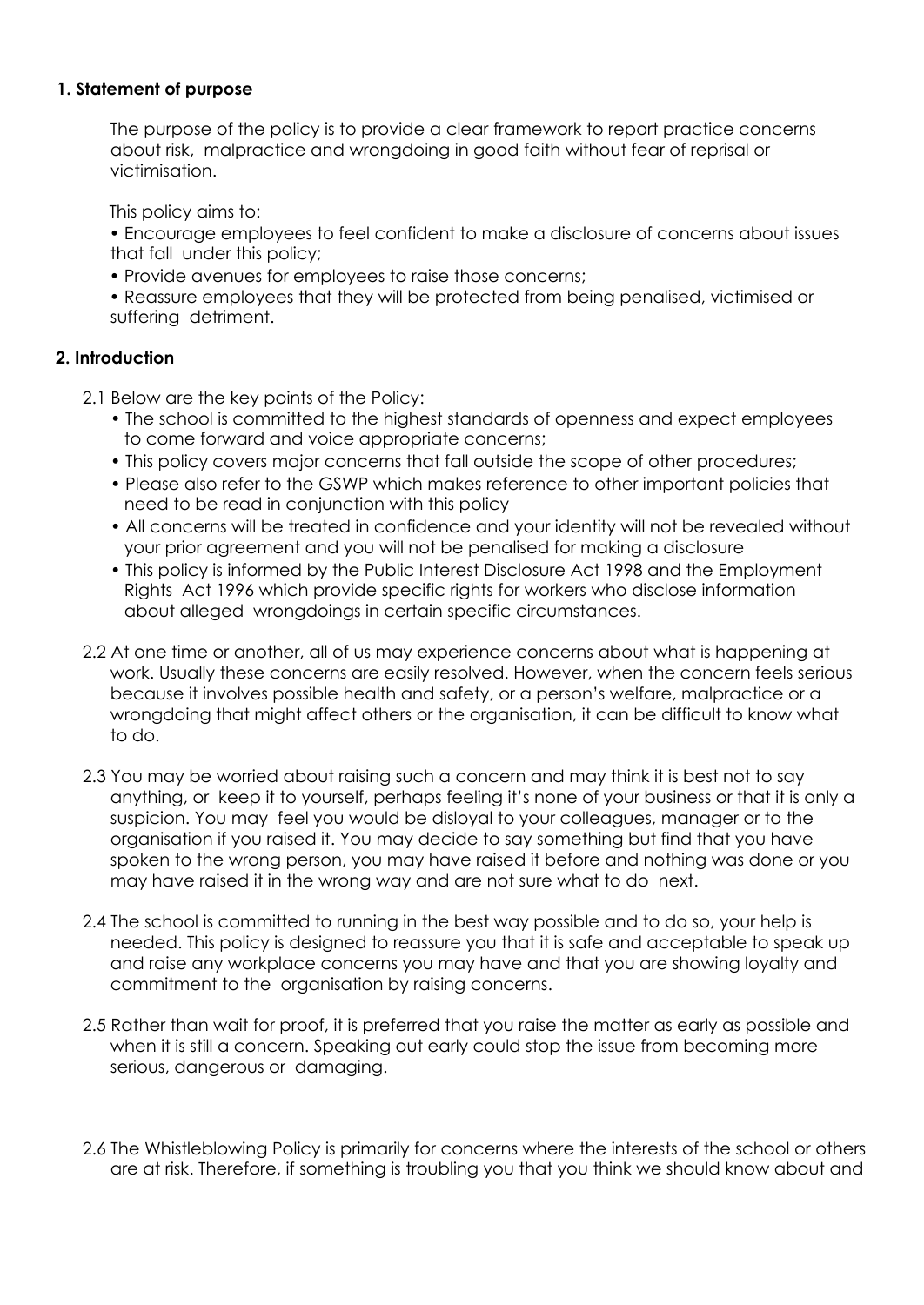look into, please use this policy.

#### **3. Who does this policy apply to?**

All employees and contractors and their staff who are working at the school, including volunteers, agency staff, students; also providers of works, services and supplies including external contractors and those providing services under a contract with the Local Authority.

#### **4. What kind of concerns would I disclose under this policy?**

This policy covers any serious concerns about any aspect of service provision or the conduct of employees of the school or others acting on their behalf. This could be something that makes you feel uncomfortable in terms of known standards; is against a school policy; falls below established standards of practice or amounts to improper conduct.

Concerns that fall within this policy could include:

- A criminal offence has been committed, is being committed or is likely to be committed;
- A person has failed, is failing or is likely to fail to comply with any legal obligations;
- Disclosures relating to miscarriages of justice;
- Health and Safety risks, including risks to the public;
- Damage to the environment;
- Something that is against the Trust's policies and procedures;
- Information relating to any of the above categories is being or is likely to be deliberately concealed

Not all concerns about the trust count as whistle-blowing. For example, personal staff grievances such as bullying or harassment do not usually count as whistle-blowing. If something affects a staff member as an individual, or relates to an individual employment contract, this is likely a grievance.

When staff have a concern they should consider whether it would be better to follow our staff grievance procedures.

#### **5. Our assurances to you**

.

- 5.1 The school is committed to this policy and will ensure that all staff are aware of it through the induction process and reminders to existing staff.
- 5.2 If you raise a genuine concern under this policy, you will not be at risk of losing your job or suffering from any form of retribution as a result. Provided you are acting honestly and in good faith, it does not matter if you are mistaken. If, however, an allegation is shown to be deliberately invented or malicious, the school will consider whether any disciplinary action is appropriate against the person making the allegation.
- 5.3 With these assurances, we hope that you will raise your concern openly. However, we do recognise that there may be circumstances when you would prefer to speak to someone in confidence first. If this is the case, please say so at the outset. If you ask us not to disclose your identity, we will not do so without your consent unless required to do so by law. Please understand that there may be times when we are unable to resolve a concern without revealing your identity and in such cases, we will discuss this, and how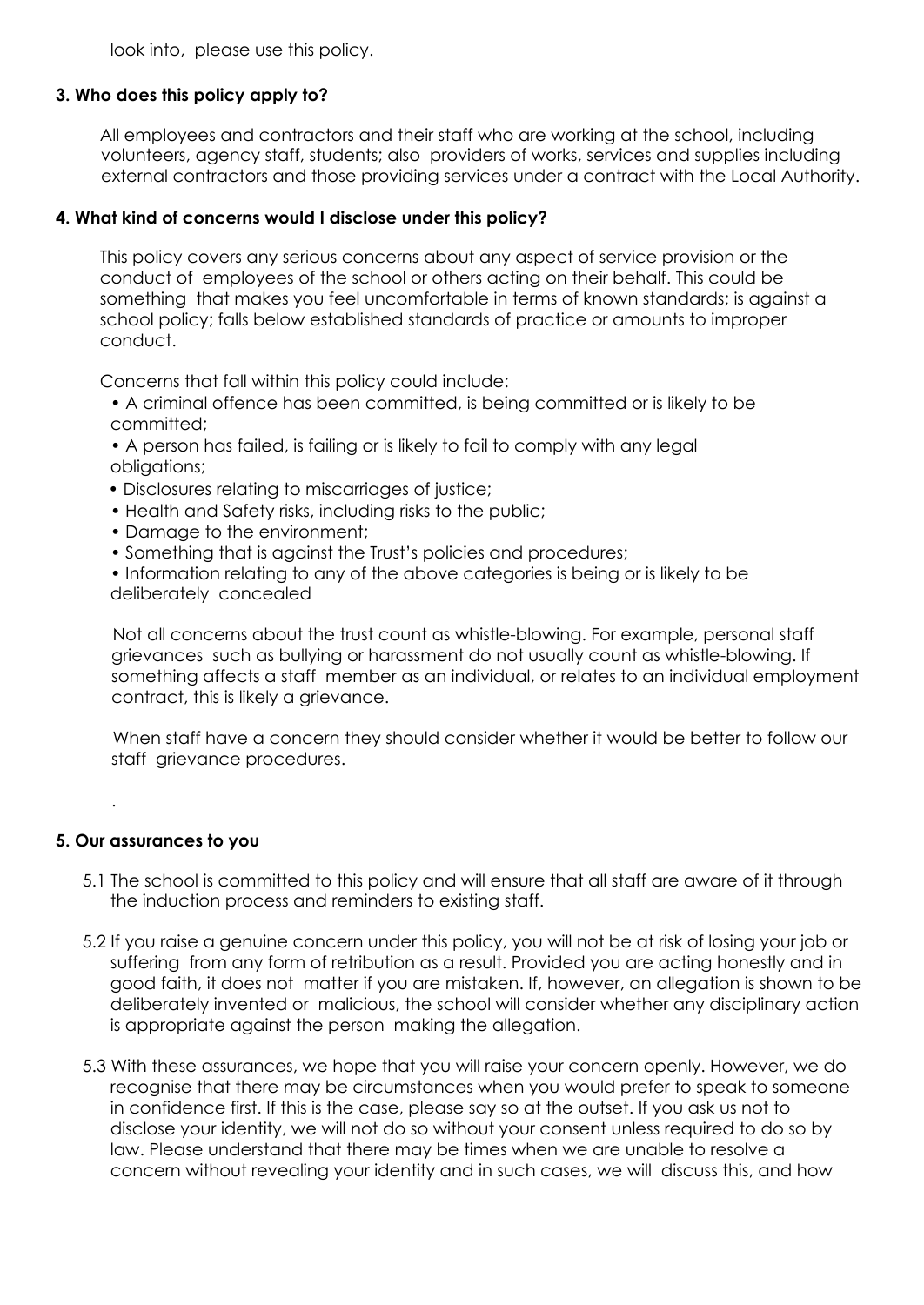best to proceed, with you.

- 5.4 Please remember that if you do not tell us who you are (report it anonymously) it will be much more difficult for us to look into the matter. We will also not be able to protect your position or provide feedback.
- 5.5. If you are unsure about raising a concern, you can get independent advice from the independent whistleblowing charity Protect (see section 4).

#### **6. How do I raise a concern and make a disclosure?**

6.1 The Governing Body have appointed the following to be named contacts for reporting concerns:

- Mrs Emma Ward Headteacher
- 6.2 You will be expected to give as much background and history as you can and, whilst you are not expected to prove beyond doubt the truth of an allegation, you will need to demonstrate that you are making the disclosure in good faith and that you reasonably believe that the information disclosed, and any allegation contained within it, are substantially true. None of this policy will apply unless you act in good faith.
- 6.3 If a report is received by any other member of staff then it should immediately be passed to one of the named contacts.

#### **7. How will the school respond?**

7.1 In order to protect all individuals concerned with any disclosure, initial enquiries will be made to decide whether an investigation is appropriate. Where appropriate the matters raised may be:

• Investigated by a member of the Senior Leadership Team, the Governing Body (depending on the nature of the concern) or through appropriate disciplinary procedures;

- Be referred to the police, and or, other appropriate agencies;
- Be referred to the schools external auditor (LADO);
- Form the subject of an independent enquiry;
- Resolved by agreed action without the need for investigation.
- 7.2 Within 10 working days the named contact or the investigating officer will:
	- Acknowledge receipt of your concern;
	- Indicate how it is proposed to deal with the matter and give an estimate of how long this will take;
	- Provide information on staff support mechanisms.
- 7.3 Should there be a need for investigating officers to meet with you, this can be off site if you wish and you can be accompanied by a trade union representative or someone else who can support and advise you. All parties will be expected to maintain strict confidentiality.
- 7.4 The school will take steps to minimise any difficulties which you may experience as a result of raising a concern, and if you are required to give evidence at a criminal or disciplinary hearing the school will support you.
- 7.5 Whilst the school must act in confidence in relation to any disclosure made under this policy, it will use its best endeavours to inform you of the outcome of any investigation wherever possible.